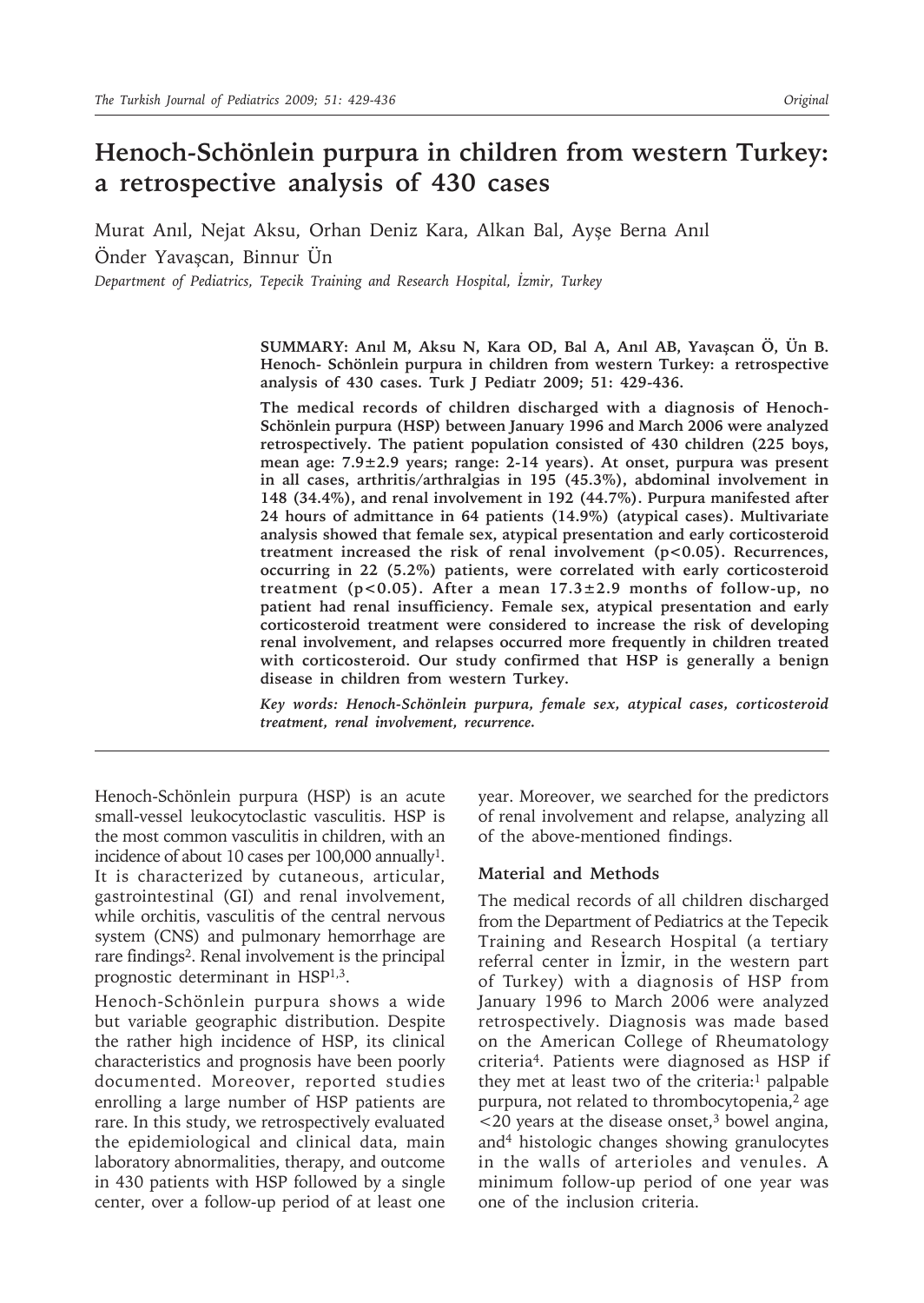An atypical HSP case was defined as a HSP patient without skin rash in the first 24 hours of admittance.

The demographic (age and sex) and clinical (trigger factor, seasons of occurrence, presence of purpura, joint involvement, GI manifestations, renal involvement, other organ involvements) characteristics, laboratory data at onset (white blood cell count, hemoglobin, erythrocyte sedimentation rate [ESR], C-reactive protein [CRP], complement 3, serum immunoglobulin A), therapy, and the recurrence (relapse) in 430 patients were studied.

Hypertension was defined as an average systolic or diastolic blood pressure ≥95th percentile for age, sex and height.

Ranges for normal laboratory data defined in Nelson's Textbook of Pediatrics were used as reference values<sup>5</sup>. HSP nephritis (HSN) was defined as the presence of gross or microscopic hematuria with or without proteinuria. Hematuria was defined as small amount  $(+)$  of hemoglobin on dipstick testing or >5 red blood cells per high power microscopic field in a centrifuged specimen. Proteinuria was defined as small amount of protein (+) on dipstick testing or proteinuria >4 mg/m2/hour obtained from 24 hour collected urine.

Low creatinine clearance was defined as an estimated glomerular filtration rate (GFR) <60 ml/min per 1.73 m2 body surface area, using Schwartz formula.

Henoch-Schönlein nephritis patients were classified into five grades according to the initial clinical presentation. The modified Meadow classification3,6 used is as follows: Grade 1, microscopic hematuria; Grade 2, persistent mild proteinuria (<20 mg/m<sup>2</sup>/h) and/or hematuria; Grade 3, nephritic syndrome (hematuria, low GFR, oliguria, hypertension, edema); Grade 4, nephrotic syndrome (proteinuria >40 mg/m2/h, hypoalbuminemia, hyperlipidemia, edema); and Grade 5, mixed nephritic-nephrotic syndrome. Indications for renal biopsy were persistent proteinuria, persistent hematuria, nephrotic or nephritic syndrome, or hematuria with renal failure. Renal biopsies were performed during the first month after the appearance of the initial findings of HSN. Renal biopsies were graded from I to V in increasing severity according to the classification of the International Study of Kidney Disease in Children (ISKDC), as follows:<sup>1</sup>

Grade I, minimal glomerular abnormalities;<sup>2</sup> Grade II, pure mesangial proliferation, focal or diffuse;3 Grade III, crescents/segmental lesions <50%, focal or diffuse;4 Grade IV, crescents/segmental lesions 50-75%, focal or diffuse;5 Grade V, crescents/segmental lesions >75%, focal or diffuse; and Grade VI, pseudo mesangiocapillary changes.

Clinical outcome was graded according to Meadow's criteria<sup>6</sup>: A, normal (no hypertension, no urinary abnormality and normal plasma creatinine concentration); B, minor urinary abnormalities (proteinuria  $\langle 20 \text{ mg/m}^2/h \text{ with}$ or without microscopic-recurrent macroscopic hematuria); C, active renal disease (proteinuria >20 mg/m2/h and/or elevated plasma creatinine level); and D, renal insufficiency (GFR  $<60$  $ml/min/1.73$  m<sup>2</sup>).

A relapse was defined as a new flare-up of skin lesions or other systemic complications following resolution of the disease for at least two weeks<sup>7</sup>.

In our department, we routinely prescribe benzathine penicillin (<27 kg: 600,000 units;  $\geq$  27 kg: 1,200,000 units, single dose, intramuscular [im]) within the first 24 hours of admittance. In the exception of renal involvement, oral systemic corticosteroids (prednisolone 1 to 2 mg/kg/day for 7 days followed by a gradual reduction in dosage over 2 to 3 weeks) were indicated for treatment of severe GI involvement (severe abdominal pain and/or gross intestinal bleeding)<sup>2</sup>.

Statistical Package for the Social Sciences (SPSS version 13.0 for Windows) was used for statistical analysis. Continuous data were described as means and standard deviations (mean±SD). Categorical variables were expressed as percentages. Continuous variables were analyzed by Student-*t* test or Mann-Whitney U test. Categorical variables were analyzed by chi-square (Pearson). Relative risks were calculated. The stepwise logistic regression analysis was used for multivariate analysis. A *P* value of less than 0.05 was considered to be significant.

## **Results**

Between January 1996 and March 2006, 430 children fulfilling the inclusion criteria described above in the "Methods" section were selected. Males and females were affected nearly equally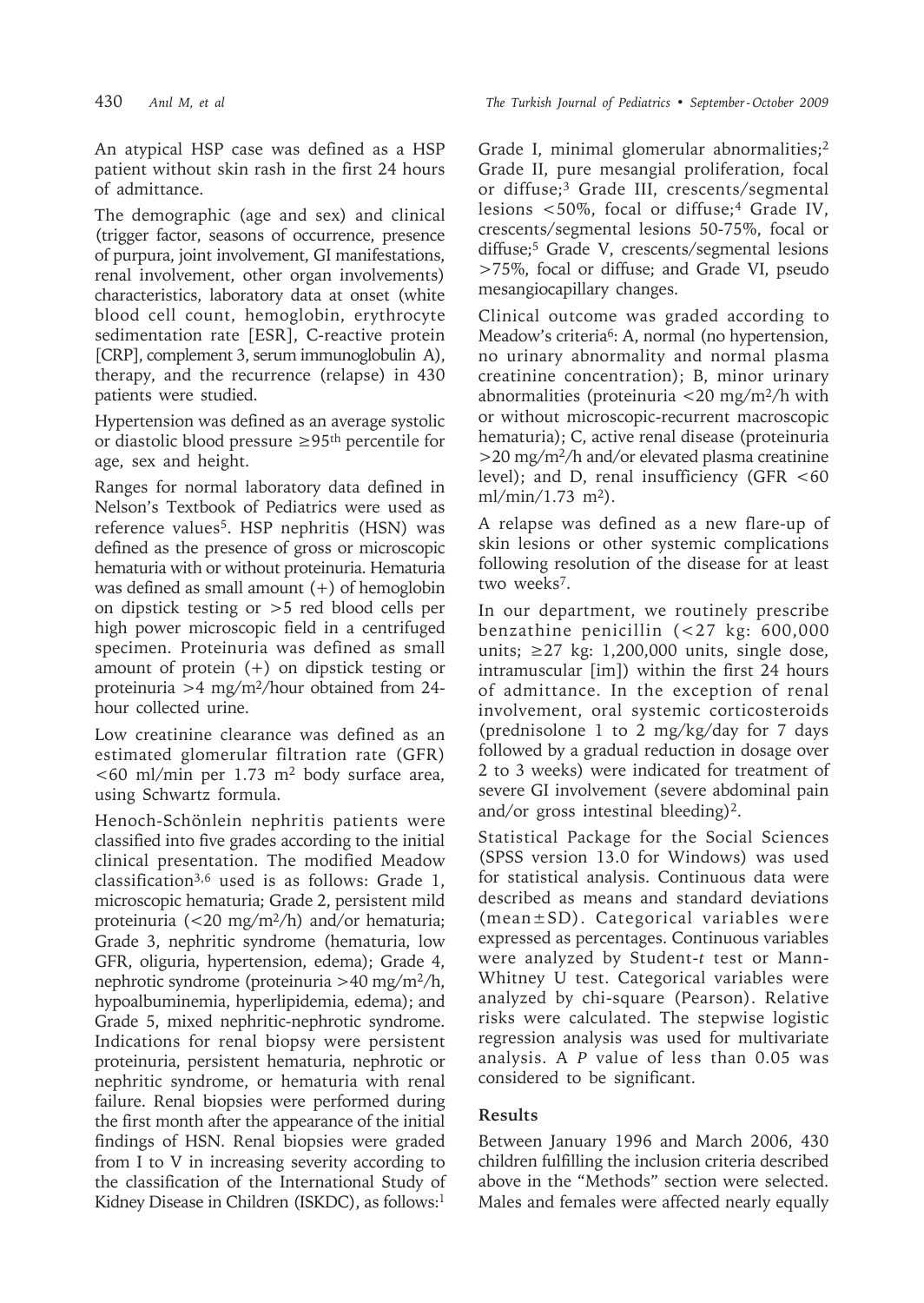(male/female ratio: 1.09). One hundred sixtyfour patients (38.1%) had a potential trigger event before HSP onset. Upper respiratory tract (URT) infection preceded HSP in 139 (32.3%). The previous infective conditions other than URT, lower respiratory tract (LRT) and GI infections were scarlet fever in 3, chicken pox in 3, lymphadenitis in 2, impetigo in 2, and mumps in 1. One child had been given an influenza vaccination 10 days before the onset of HSP. The main epidemiological and etiological factors are shown in Table I.

The clinical manifestations of 430 children with HSP are summarized in Table II. All patients had non-thrombocytopenic palpable purpura. The skin lesions were distributed over the buttocks and legs in 338 (78.6%) cases. Besides the typical purpuric rash, other skin lesions (nodular, macular, papular, urticarial or vesicular) were observed in 32 (7.4%) patients. In 366 (85.1%) cases, the skin lesions were the presenting symptoms of HSP. Sixty-four (4.9%) children exhibited skin lesions after 24 hours of admittance, defined as atypical cases, in which GI and joint involvements were apparent before the skin lesions in 42 and 22 cases, respectively. Of the study group, 85 patients showed isolated palpable purpura. A skin biopsy was performed in 27 of these children, and displayed IgA deposits in only **Table I.** Demographic Data and Etiologic Factors in 430 Children with Henoch-Schönlein Purpura

| Age at onset (year)                   |                |
|---------------------------------------|----------------|
| $Mean \pm SD$                         | $7.9 \pm 2.9$  |
| Range                                 | $2 - 14$       |
| Median                                | 8              |
| Sex                                   |                |
| Female, $n$ $(\%)$                    | 205 (47.7)     |
| Male, $n$ $(\%)$                      | 225 (52.3)     |
| Male/female ratio                     | 1.09           |
| Follow-up (month)                     |                |
| $Mean \pm SD$                         | $17.3 \pm 2.9$ |
| Range                                 | 13-46          |
| Median                                | 19             |
| Seasonal pattern, $n$ (%)             |                |
| Autumn                                | 155 (36)       |
| Winter                                | 120 (28)       |
| Spring                                | 99 (23)        |
| Summer                                | 56 (13)        |
| Possible etiological factors, $n$ (%) |                |
| Unknown                               | 266 (61.9)     |
| URT infection                         | 139 (32.3)     |
| LRT infection                         | 5(1.2)         |
| GI infection                          | 3(0.7)         |
| Vaccination                           | 1(0.2)         |
| Insect bite                           | 5(1.2)         |
| Other infection                       | 11(2.6)        |

SD: Standard deviation. URT: Upper respiratory tract. LRT: Lower respiratory tract. GI: Gastrointestinal.

| Symptom                                           | n              | $\%$ |
|---------------------------------------------------|----------------|------|
| Skin rash                                         | 430            | 100  |
| Joint manifestations                              | 195            | 45.3 |
| Arthritis                                         | 156            | 36.3 |
| Arthralgia                                        | 39             | 9.1  |
| Gastrointestinal manifestations                   | 148            | 34.4 |
| Bowel angina                                      | 130            | 87.8 |
| Vomiting/nausea                                   | 22             | 14.9 |
| Positive fecal occult blood                       | 80             | 54.0 |
| Melena                                            | 8              | 5.4  |
| Hematemesis                                       | $\overline{2}$ | 1.3  |
| Intussusception                                   | 4              | 2.7  |
| Renal involvement                                 | 192            | 44.7 |
| Hypertension                                      | 35             | 8.1  |
| Scalp edema                                       | 2              | 0.5  |
| Subcutaneous edema in dorsa of the hands and feet | 26             | 6.0  |
| Subcutaneous edema of the scrotum $(n/O)$         | 6/199          | 3.0  |
| Nervous system involvement                        | 3              | 0.7  |
| Atypical presentation*                            | 64             | 14.9 |

**Table II.** Clinical Features in 430 Patients with Henoch-Schönlein Purpura

\* No skin rash within 24 hours.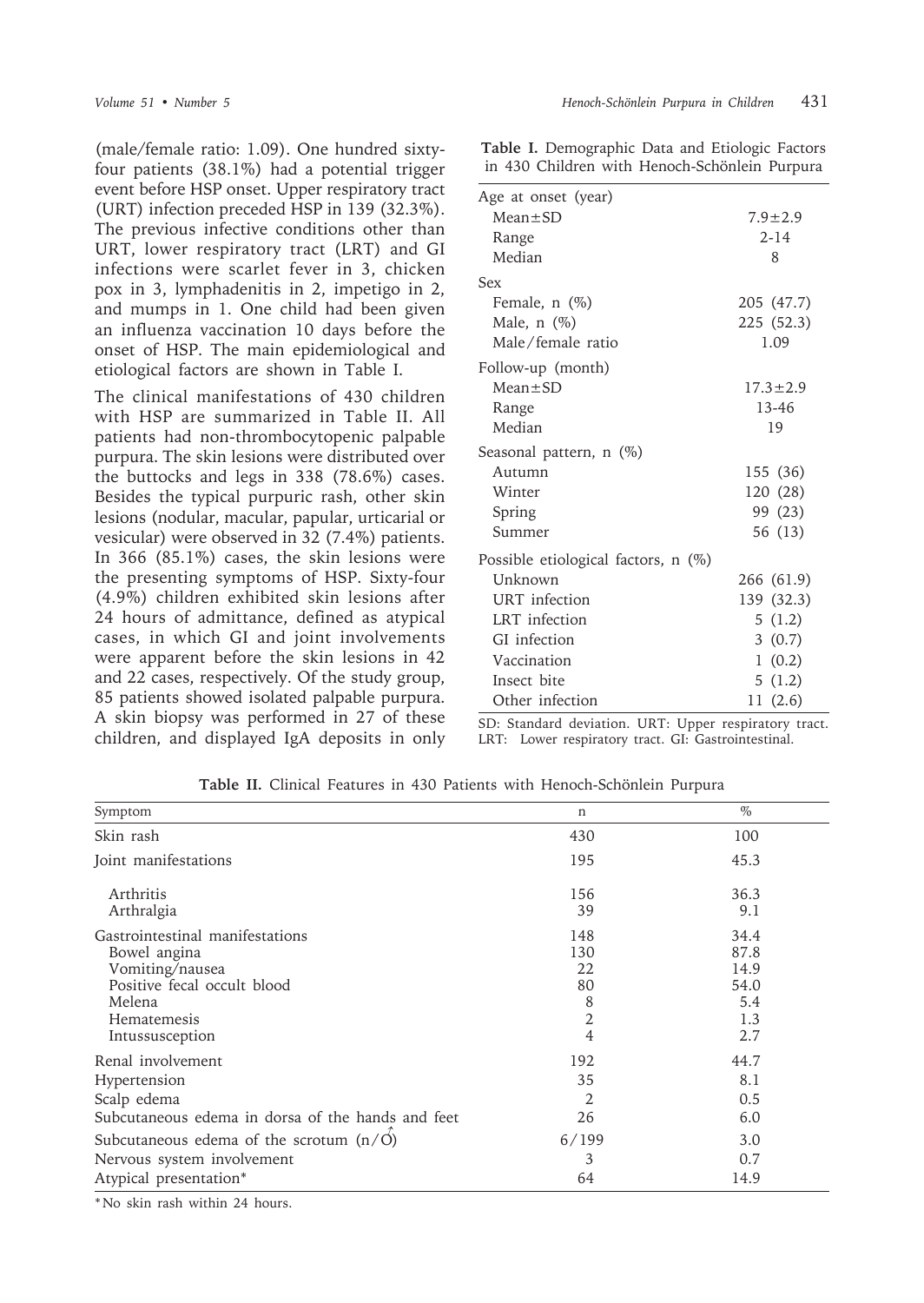19. Joint involvement occurred in 195 of 430 children (45.3%). The most frequently affected joints were ankles (122 cases) and knees (53 cases). Involvement of wrists (8 cases), hands (7 cases) and elbows (5 cases) was less common. There were GI manifestations in 148 (34.4%) patients. Ninety children (20.9%) experienced GI bleeding. CNS involvement occurred in 3 patients, and the neurological symptoms were headache (2 patients) and seizure (1 patient). Nearly half of the children (192 children, 44.7%) had urinary abnormalities of varying degree. The majority of the HSN patients had only microscopic hematuria (26.3%) (Table III). Renal biopsy was performed in 12 children and revealed Grade I in 2 (16.7%), Grade II in 4 (33.3%) and Grade III in 6 (50%) patients.

**Table III.** Renal Involvement According to the Modified Meadow Classification in 192 HSN Children

| Modified meadow classification | n   | $\%$ |
|--------------------------------|-----|------|
| Grade 1                        | 113 | 26.3 |
| Grade 2                        | 55  | 12.8 |
| Grade 3                        |     | 2.1  |
| Grade 4                        | 6   | 1.4  |
| Grade 5                        |     | 21   |

HSN: Henoch-Schönlein purpura nephritis.

The clinical outcome of 192 HSN children was graded according to Meadow's criteria. One hundred eighty-seven children (97.4%) were in Grade A, 4 (2.1%) in Grade B and 1 (0.5%) in Grade C.

An increased ESR was detected in 173 of 190 (91%) patients, increased CRP in 120 of 159 (75.4%), and leukocytosis in 107 (24.9%). No patient showed decreased serum complement 3 (0/151 patients) or increased serum IgA levels (0/126 patients).

All patients received benzathine penicillin. One hundred fifty-two (35.3%) and 42 (9.7%) children were given paracetamol and nonsteroidal anti-inflammatory drugs, respectively. A total of 104 patients (24.2%) received corticosteroids during the first month of HSP, due to severe GI involvement in 102 and severe nephropathy in 2 cases. These patients were treated with oral prednisolone (1-2 mg/kg per day). The duration of corticosteroid therapy ranged from 7 to 47 days (mean: 12.3±3.2 days).

Among 430 patients with HSP, 24 recurrences occurred in 22 (5.2%) patients over a period of time ranging from 2 to 12 months. Most of the children (19 cases, 86.3%) had only one relapse. One patient showed two relapses. Three relapses occurred in one patient.

There were statistically significant differences between patients with and without nephritis in sex ( $p=0.03$ , odds ratio  $[OR] = 1.23$ , 95% confidence interval  $\text{[CI]} = 1.022 - 1.487$ , GI bleeding (p=0.03, OR=1.646,  $95\%CI = 1.032$ -2.627), atypical presentation (p=0.00, OR=2.749, 95%CI= 1.576-4.795), and steroid treatment (p=0.00, OR=2.226, 95%CI=1.419-3.491) (Table IV). When analyzed by a multivariate logistic regression analysis, sex, atypical presentation and steroid treatment were found to have prognostic value  $(p<0.05)$  (Table V).

Univariate analyses of the risk factors relating to HSP recurrence showed significant correlation with steroid treatment (p=0.01, OR= 2.784, 95%CI=1.166-6.646) (Table VI). By multivariate analysis, steroid treatment was again found to be a risk factor for relapse (p=0.021, OR=2.784,  $95\%CI=1.166-6.646$ .

### **Discussion**

To our knowledge, this study provides one of the largest patient series on HSP in children. In the present study, 430 children who presented with HSP over a period of 10 years were analyzed. Since this study included children who were diagnosed by HSP during the period between January 1996 and March 2006, the diagnosis of all children with HSP was made according to the American College of Rheumatology criteria4. Therefore, the classification criteria used in this paper were the American College of Rheumatology criteria. However, very recently, a new and more realistic criteria, EULAR/ PreS endorsed consensus criteria (2006), has been proposed<sup>8</sup>. According to this new classification, aside from palpable purpura, which is a mandatory criterion, one of the following must co-exist: 1) diffuse abdominal pain; 2) any biopsy showing predominant IgA deposition; 3) arthritis or arthralgia; and 4) any renal involvement. This classification also deleted the age criterion. In our study, 85 children showed isolated palpable purpura (without other features). Of these 85 children, 27 patients underwent skin biopsy, of whom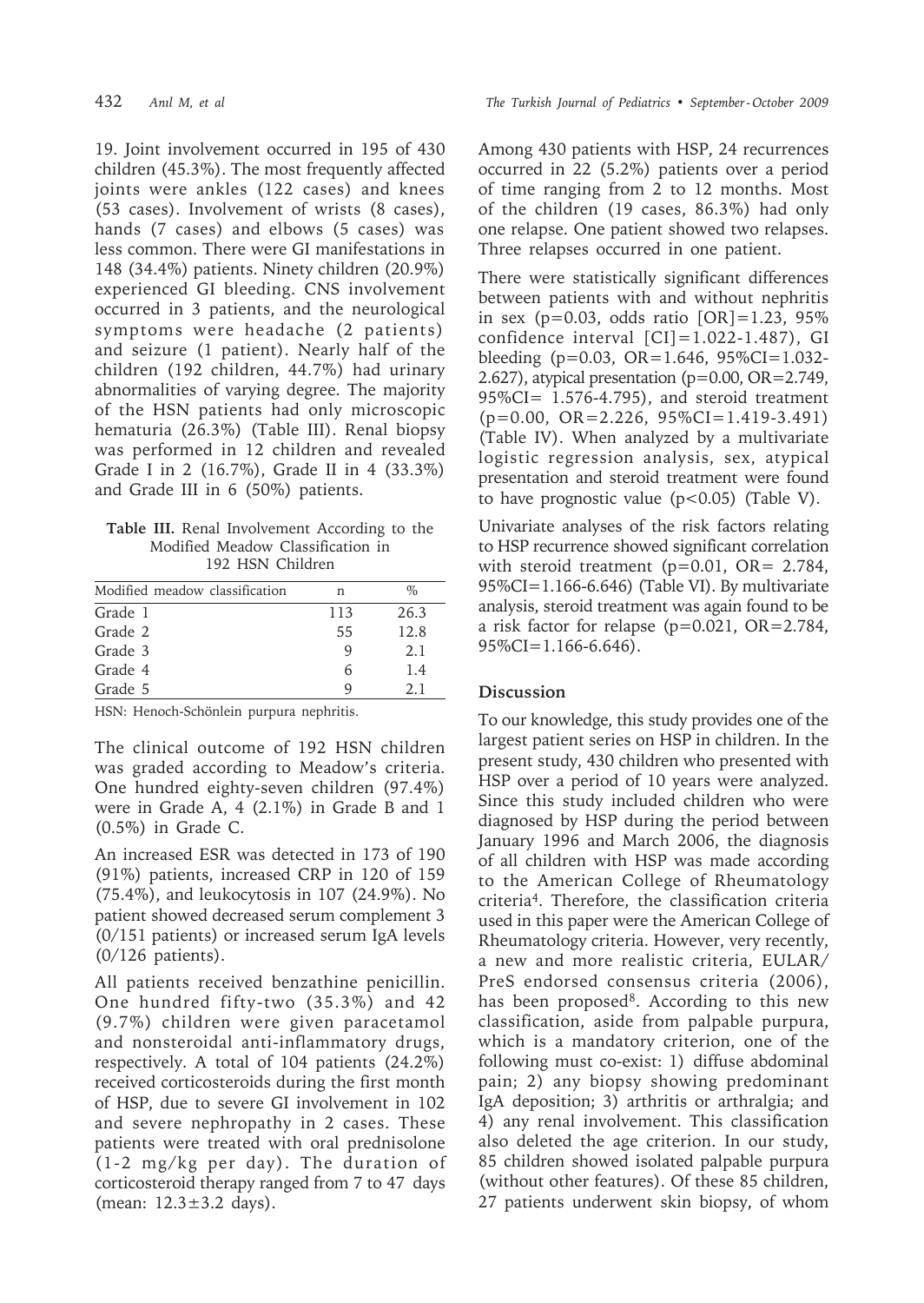|                                    | $HSP$ nephritis $(-)$<br>$n = 238$ ,<br>mean $\pm$ SD/n (%) | $HSP$ nephritis $(+)$<br>$n = 192$ ,<br>mean $\pm$ SD/n (%) | P    | <b>OR</b> | 95% CI      |
|------------------------------------|-------------------------------------------------------------|-------------------------------------------------------------|------|-----------|-------------|
| Age (year)                         | $7.5 \pm 2.8$                                               | $7.9 \pm 2.8$                                               | 017  |           |             |
| Sex $(Q)$                          | 102 (42.8)                                                  | 103 (53.6)                                                  | 0.03 | 1.23      | 1.022-1.487 |
| Purpura                            | 238 (100)                                                   | 192 (100)                                                   | 0.99 |           |             |
| Joint involvement                  | 111 (46.6)                                                  | 84 (43.7)                                                   | 0.55 |           |             |
| GI involvement                     | 75 (31.5)                                                   | 73 (38)                                                     | 0.15 |           |             |
| GI bleeding*                       | 41 (17.2)                                                   | 49 (25.5)                                                   | 0.03 | 1.646     | 1.032-2.627 |
| Melena                             | 7(2.9)                                                      | 3(1.5)                                                      | 0.34 |           |             |
| Intussusception                    | 3(1.2)                                                      | 1(0.5)                                                      | 0.42 |           |             |
| Subcutaneous edema in dorsa of the |                                                             |                                                             |      |           |             |
| hands and feet                     | 11 (4.6)                                                    | 15(7.8)                                                     | 0.16 |           |             |
| Scalp edema                        | 0                                                           | 2(1)                                                        | 0.11 |           |             |
| Hypertension                       | 17(7.1)                                                     | 18 (9.3)                                                    | 0.40 |           |             |
| Nervous system involvement         | 1(0.4)                                                      | $\overline{2}$<br>(1)                                       | 0.44 |           |             |
| Atypical presentation              | 22(9.2)                                                     | 42 (21.8)                                                   | 0.00 | 2.749     | 1.576-4.795 |
| Steroid treatment                  | 42 (17.6)                                                   | 62 (32.2)                                                   | 0.00 | 2.226     | 1.419-3.491 |
| Leukocytosis                       | 50 (21)                                                     | 57 (29.6)                                                   | 0.08 |           |             |
| Anemia                             | 52 (21.8)                                                   | (25.5)<br>49                                                | 0.37 |           |             |
| Elevated CRP                       | 62 (26)                                                     | 57 (29.6)                                                   | 0.27 |           |             |
| Elevated ESR                       | 97 (40.7)                                                   | 76 (39.5)                                                   | 0.49 |           |             |
| Relapse                            | 8(3.3)                                                      | 14 (7.2)                                                    | 0.06 |           |             |

**Table IV.** Univariate Analysis of Prognostic Factors in 430 Patients Associated with Renal Involvement

\*: Positive fecal occult blood test plus melena plus hematemesis.

OR: Odds ratio. CI: Confidence interval. GI: Gastrointestinal. CRP: C-reactive protein. ESR: Erythrocyte sedimentation rate.

|  | Table V. Multivariate Analysis by Logistic Regression of Prognostic Factors in 430 Patients Associated with |  |  |                                               |  |  |  |
|--|-------------------------------------------------------------------------------------------------------------|--|--|-----------------------------------------------|--|--|--|
|  |                                                                                                             |  |  | Renal Involvement in Henoch-Schönlein Purpura |  |  |  |

| Variable                 |       | OR    | 95% CI      |
|--------------------------|-------|-------|-------------|
| Sex                      | 0.007 | 1.726 | 1.161-2.566 |
| Atypical presentation    | 0.005 | 2.300 | 1.278-4.139 |
| Corticosteroid treatment | 0.006 | 1.960 | 1.213-3.167 |

OR: Odds ratio. CI: Confidence interval.

|  |  |  |  |  | Table VI. Univariate Analysis of Prognostic Factors in 430 Patients Associated with Recurrence |  |  |  |  |  |  |  |
|--|--|--|--|--|------------------------------------------------------------------------------------------------|--|--|--|--|--|--|--|
|--|--|--|--|--|------------------------------------------------------------------------------------------------|--|--|--|--|--|--|--|

|                                    | Relapse $(-)$ n=408       | Relapse $(+)$ n=22        |      |           |             |
|------------------------------------|---------------------------|---------------------------|------|-----------|-------------|
|                                    | mean $\pm$ SD or n $(\%)$ | mean $\pm$ SD or n $(\%)$ | P    | <b>OR</b> | 95% CI      |
| Age (year)                         | $7.7 \pm 2.8$             | $8.1 \pm 2.1$             | 0.42 |           |             |
| Sex $(Q)$                          | 195 (47.7)                | 10(45.4)                  | 0.83 |           |             |
| Purpura                            | 402 (98.5)                | 21 (95.4)                 | 0.26 |           |             |
| Joint involvement                  | 186 (45.5)                | 9(40.9)                   | 0.66 |           |             |
| GI involvement                     | 140 (34.3)                | 8(36.3)                   | 0.84 |           |             |
| GI bleeding*                       | 86 (21)                   | 4(18.1)                   | 0.74 |           |             |
| Melena                             | 10(2.4)                   | $\Omega$                  | 0.45 |           |             |
| Intussusception                    | 3(0.7)                    | 1(4.5)                    | 0.07 |           |             |
| Renal involvement                  | 178 (43.6)                | 14 (63.6)                 | 0.06 |           |             |
| Subcutaneous edema in dorsa of the |                           |                           |      |           |             |
| hands and feet                     | 24(5.8)                   | 2(9)                      | 0.53 |           |             |
| Scalp edema                        | 2(0.4)                    | $\Omega$                  | 0.74 |           |             |
| Hypertension                       | 33(8)                     | 2(9)                      | 0.86 |           |             |
| Nervous system involvement         | 3(0.7)                    | $\Omega$                  | 0.68 |           |             |
| Atypical presentation              | 60 (14.7)                 | 4(18.1)                   | 0.65 |           |             |
| Corticosteroid treatment           | 94 (23)                   | 10 (45.4)                 | 0.01 | 2.784     | 1.166–6.646 |
| Leukocytosis                       | 102(25)                   | 5(22.7)                   | 0.94 |           |             |
| Anemia                             | 94 (23)                   | 7(31.8)                   | 0.34 |           |             |
| Elevated CRP                       | 113 (27.6)                | 6(27.2)                   | 0.80 |           |             |
| <b>Elevated ESR</b>                | 163 (39.9)                | 10 (45.4)                 | 0.30 |           |             |

\*: Positive fecal occult blood test plus melena plus hematemesis.

OR: Odds ratio. CI: Confidence interval. CRP: C-reactive protein. ESR: Erythrocyte sedimentation rate.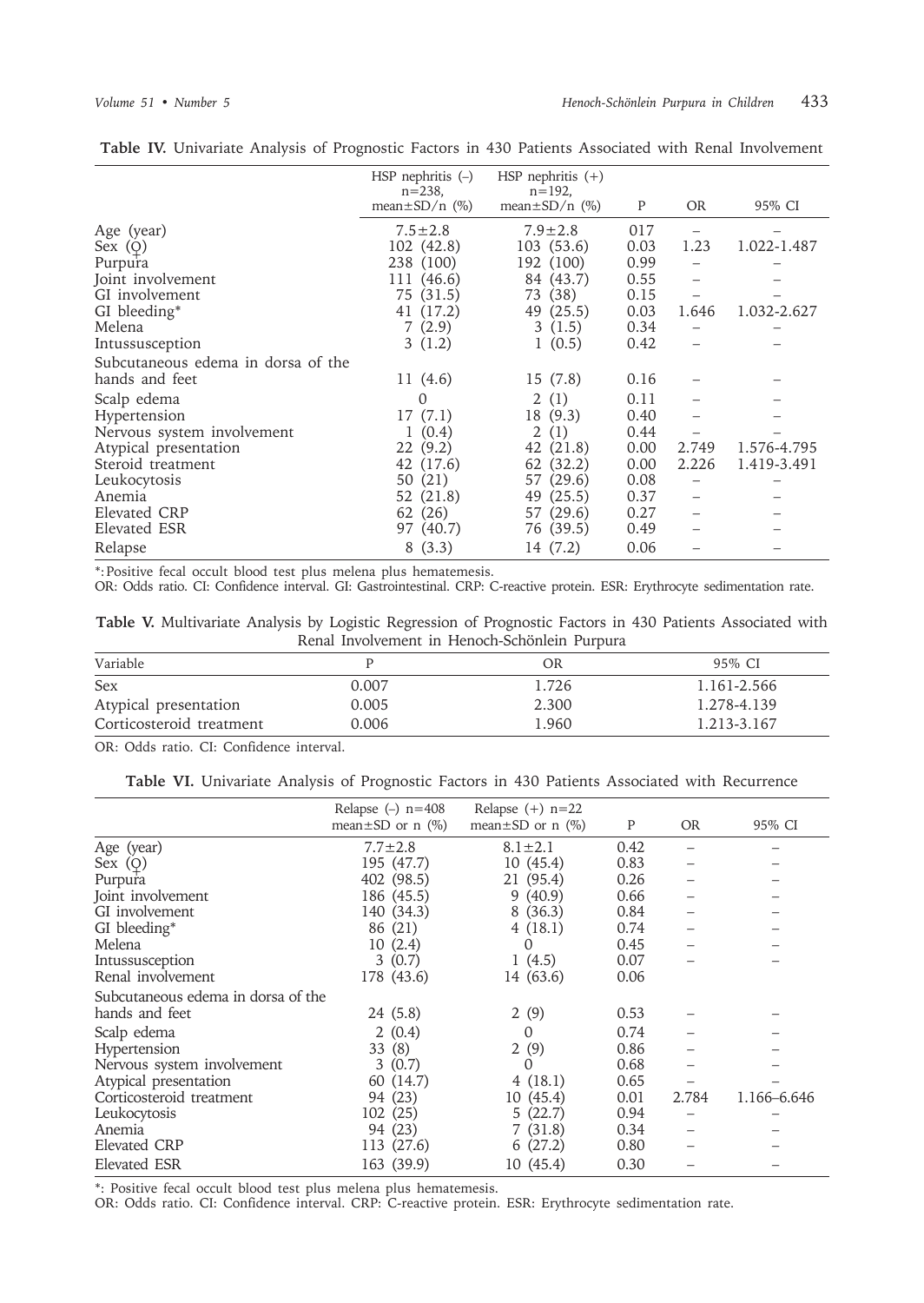19 showed IgA deposition. Considering the recent EULAR/PreS endorsed criteria for the classification of childhood vasculitides, HSP should have been diagnosed in only 364 of 430 children. However, in our series, based on EULAR/PreS criteria, it is not clearly stated whether the remaining 58 patients who did not undergo a skin biopsy had HSP.

Henoch-Schönlein purpura occurs most frequently between the ages of 5 and 15 years, with a mean age of about 4 to 7 years<sup>2,7,9</sup>. In the present study, the median age of our patients was 8 years. Male predominance was found in some studies7,9-11. By contrast, in the Garcia-Porrua<sup>12</sup> and Calvino<sup>13</sup> studies, HSP in children was more common in females. In our cohort, the male/female ratio was nearly equal.

As previously reported<sup>7,9-11</sup>, in the present series, most of the children developed HSP in the autumn, winter, and spring, with the lowest incidence in the summer. Although its cause is still unknown, HSP is often associated with infectious agents<sup>1,7,9</sup>. Analysis of our results showed that nearly 40% of the patients experienced a potential trigger event before HSP onset, and in up to 80% of them, an upper respiratory infection preceded the disease.

Cutaneous purpura is the essential element in the diagnosis of HSP1. According to the literature, GI symptoms are the presenting features in about 12-20% of patients, and joint symptoms in about 15-25%<sup>7,10</sup>. In our cohort, the abdominal and joint involvements preceded the cutaneous lesions in 10% and 5% of the cases, respectively. We named these patients as atypical cases for investigating the clinical predictor value in renal involvement and recurrence. In agreement with the literature<sup>1,7,13</sup>, joint involvement was the second most common feature of HSP, occurring in roughly 45% of patients and most often affecting the knees and ankles. GI involvement occurs in 50-75% of patients. Colicky abdominal pain, vomiting, and GI bleeding are the dominant features $1,7,10,13$ . In the present study, GI involvement occurred in 34% of patients, GI bleeding in 20%, and vomiting-nausea in 5%. As in our series, intussusception is uncommon<sup>7,10,13</sup>. Localized edema was present in 8% of patients, mostly localized at the ankles and feet. More rarely, the scalp was involved. Testicular involvement was noted in 3% of patients. These findings

are lower than in the literature<sup>7,10,11</sup>. Nervous and pulmonary involvements in HSP are rare1,7. In our report, only three children complained of nervous system involvement and no cases had pulmonary involvement.

The clinical course of HSP in children is variable, with some patients having a much more rapidly progressing course than others. The long-term morbidity and mortality of HSP is related mainly to the severity of renal involvement. The incidence of renal involvement varies from 10-60%1-3. In the present study, renal involvement occurred in 45% of the whole group. Most of our patients with renal involvement developed mild urinary abnormalities, which is similar to the literature3,7,9,13. Severe nephropathy was found in about 6% of the patients. Overall prognosis of HSN is relatively good3,7,9. During the study period, no patient progressed to end-stage renal disease (ESRD), which suggests a good prognosis. However, long-term follow-up is needed to predict renal prognosis<sup>13</sup>.

Laboratory tests are not diagnostic for HSP1. Our data showed increased ESR values in 91%, elevated CRP in 75% and leukocytosis in 25%. ESR and CRP values were higher than the Italian<sup>7</sup>, Spanish<sup>12</sup> and Turkish<sup>10</sup> series. In the Spanish cohort<sup>12</sup>, leukocytosis was more frequent when compared with our series. In the literature7,12, increased serum IgA and decreased complement levels are reported in 20-50% and 10-20%, respectively. Conversely, our data showed neither decreased complement nor increased serum IgA levels, although these tests were not performed in all of the patients. Our findings for serum IgA level were similar to those of Nong and coworkers9.

The frequency of relapses varies from series to series. Relapses occurred in 35% of Italian patients<sup>7</sup>, in 33% of American patients<sup>10</sup>, in 15% of Spanish patients<sup>13</sup>, and in 7% of Turkish patients<sup>11</sup>. In our study group, relapses occurred in 5% of the children, within the first year.

A major matter of concern for clinicians who see children with HSP is to predict the risk of renal involvement. From the literature review14-18, persistent purpura, severe abdominal pain, older age, corticosteroid treatment, mild renal symptoms at onset, and reduced serum coagulation factor XIII level were significantly related to the possibility of renal involvement. In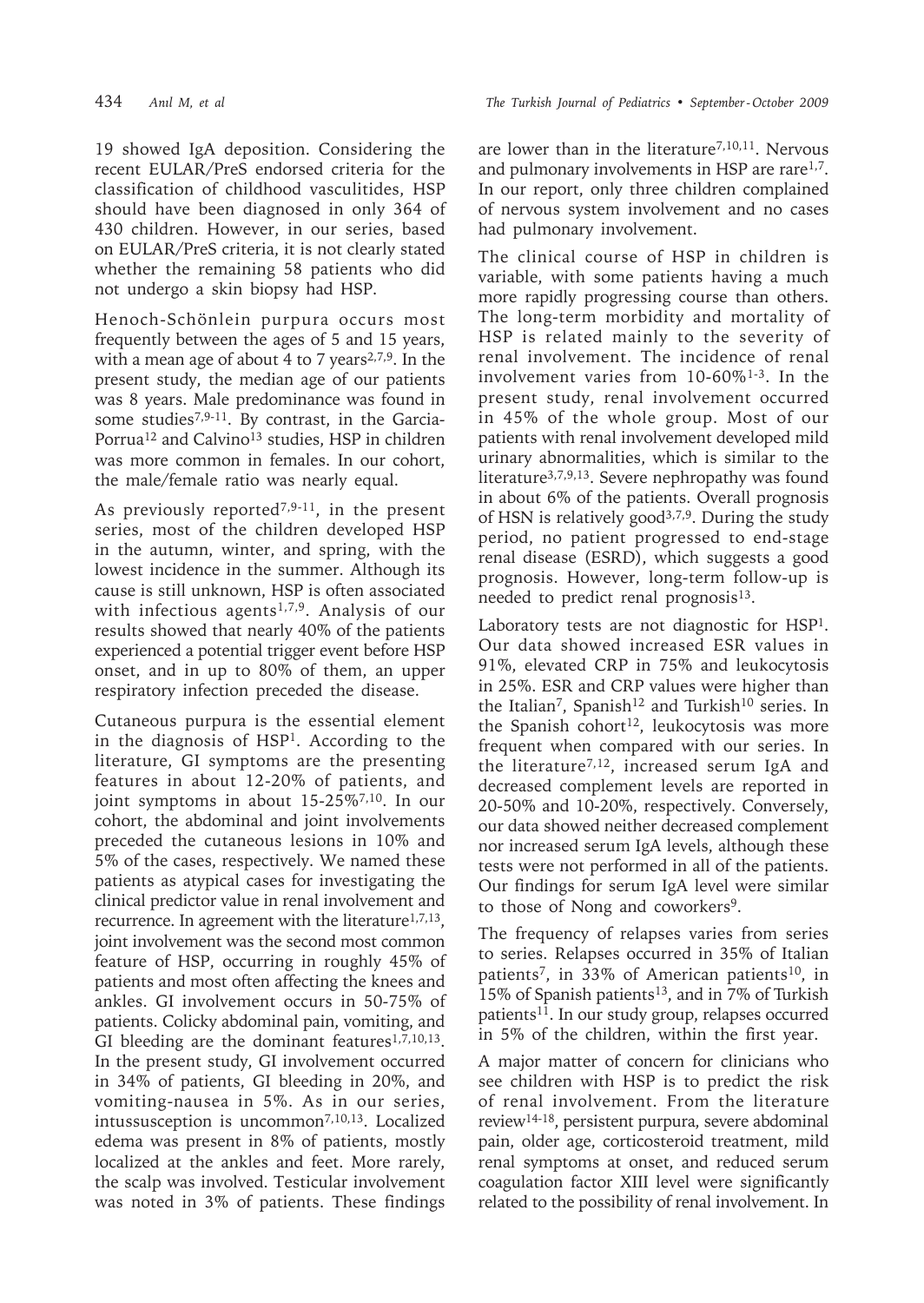our study, the univariate analysis revealed that female sex, GI bleeding, atypical presentation, and corticosteroid treatment are significantly related to renal involvement. The multivariate analysis indicated that female sex, atypical presentation and corticosteroid treatment increased the hazard of renal involvement in children with HSP. The present study underlines for the first time the association between renal involvement and female sex or atypical presentation in HSP children. As a predictor factor for renal involvement, atypical presentation is less valuable because of the retrospective character of our study. There is considerable disagreement in the published literature regarding early introduction of corticosteroids and a reduced frequency of nephritis in HSP. Kaku et al.<sup>15</sup> and Mollica et al.<sup>19</sup> reported that corticosteroid therapy diminished the risk of renal involvement. However, Ronkainen et al.20 showed that early prednisone treatment did not prevent the development of nephropathy, but altered the course of renal involvement. On the contrary, Huber et al.<sup>21</sup> found no effect of prednisone treatment in reducing renal involvement during a one-year follow-up. In our patients, we demonstrated that early use of corticosteroid was associated with greater renal involvement. However, these patients exhibited a greater frequency of severe GI involvement and, therefore, required these medications. Thus, it can be concluded that early use of corticosteroids does not alter the prognosis in HSP. Many researchers attempted to correlate renal involvement with clinical severity7,17,18,20. Based on the retrospective nature of our study, it is not clear whether the high risk of renal involvement in early steroid treatment is related to the severe clinical situation or the impact of the corticosteroid therapy. Further prospective studies are needed to prove the relationship between early corticosteroid usage and severe renal involvement.

In most cases, HSP is a self-limited condition that lasts four weeks on average; relapses are not uncommon<sup>1</sup>. In the literature, corticosteroid treatment in the acute phase<sup>7</sup> and persistence of the typical HSP rash for more than one month<sup>16</sup> were significantly correlated with relapse occurrence. In contrast, according to one study<sup>22</sup>, no clinical or laboratory characteristics were found to be predictive of recurrence. Our statistical analyses of epidemiological, clinical

and laboratory data as predictors of relapses showed that corticosteroid treatment in the acute phase was significantly correlated with recurrence.

In conclusion, HSP is a common vasculitis in childhood. In our cohort from western Turkey, the majority of the cases showed full recovery without end-stage renal failure. Renal involvement occurred in 45% of our patients. Based on our findings, female sex, atypical presentation and corticosteroid treatment were predictive factors for renal involvement. Relapses, occurring in 5% of patients, were significantly more frequent in those treated with corticosteroid. Since our patients with severe disease were more likely to be treated with corticosteroids, disease severity or corticosteroid treatment, or both, might be the risk factors for renal involvement and relapse. Therefore, the impact of early corticosteroid treatment in HSP patients should be assessed cautiously.

#### **REFERENCES**

- 1. Saulsbury FT. Clinical update: Henoch-Schönlein purpura. Lancet 2007; 369: 976-978.
- 2. Bagga A, Dillon MJ. Leukocytoclastic vasculitis. In: Cassidy JT, Petty RE (eds). Textbook of Pediatric Rheumatology (4th ed). New York: Churchill Livingstone; 2001: 569-574.
- 3. Mir S, Yavascan O, Mutlubas F, Yeniay B, Sonmez F. Clinical outcome in children with Henoch-Schönlein nephritis. Pediatr Nephrol 2007; 22: 64-70.
- 4. Mills JA, Michel BA, Bloch DA, et al. The American College of Rheumatology 1990 criteria for the classification of Henoch-Schönlein purpura. Arthritis Rheum 1990; 33: 1114-1124.
- 5. Pesce MA. Reference ranges for laboratory tests and procedures. In: Kliegman RM Behrman RE, Jenson HM, Stanton BF (eds). Nelson Textbook of Pediatrics (18th ed). Philadelphia: Saunders; 2007: 2943-2954.
- 6. Meadow SR, Glasgow EF, White RH. Schonlein-Henoch nephritis. Q J Med 1972; 41: 2941-2958.
- 7. Trapani S, Micheli A, Grisolia F, et al. Henoch Schönlein purpura in childhood: epidemiological and clinical analysis of 150 cases over a 5-year period and review of literature. Semin Arthritis Rheum 2005; 35: 143-153.
- 8. Ozen S, Ruperto N, Dillon MJ, et al. EULAR/PreS endorsed consensus criteria for the classification of childhood vasculitides. Ann Rheum Dis 2006; 65: 936-941.
- 9. Nong BR, Huang YF, Chuang CM, Liu CC, Hsieh KS. Fifteen-year experience of children with Henoch-Schönlein purpura in southern Taiwan, 1991-2005. J Microbiol Immunol Infect 2007; 40: 371-376.
- 10. Saulsbury FT. Henoch Schonlein purpura in children: report of 100 patients and review of the literature. Medicine 1999; 78: 395-409.